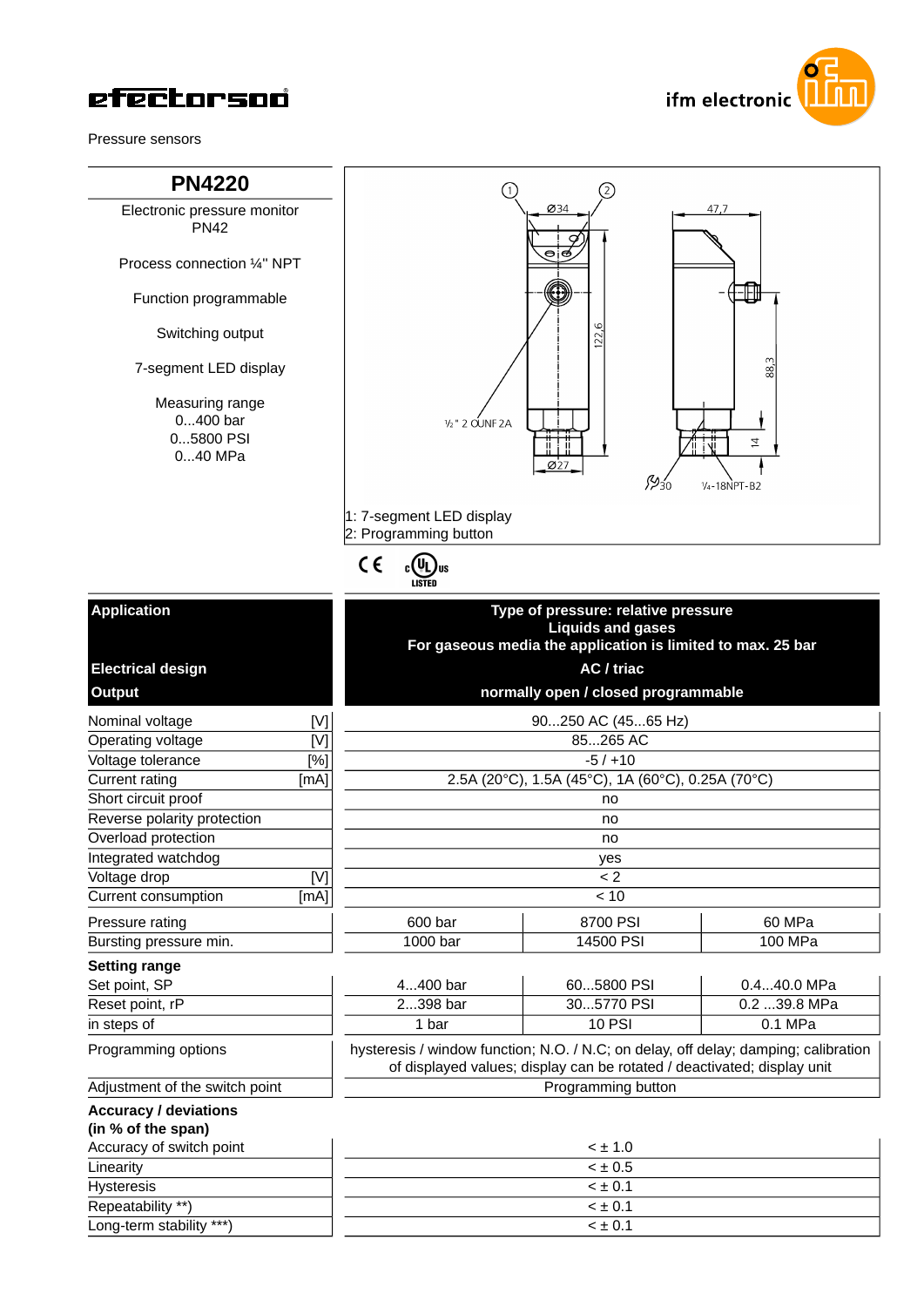



# **PN4220**

| Temperature coefficients (TEMPCO)          |              |
|--------------------------------------------|--------------|
| in the temperature range $-2580^{\circ}$ C |              |
| (in% of the span per $10 K$ )              |              |
| greatest TEMPCO of the zero point          | $-10.2$      |
| greatest TEMPCO of the span                | $\leq$ + 0.3 |

ifm efector, inc. 782 Springdale Drive, Exton, PA 19341 — We reserve the right to make technical alterations without prior notice. — US — PN4220 — 25.09.2007